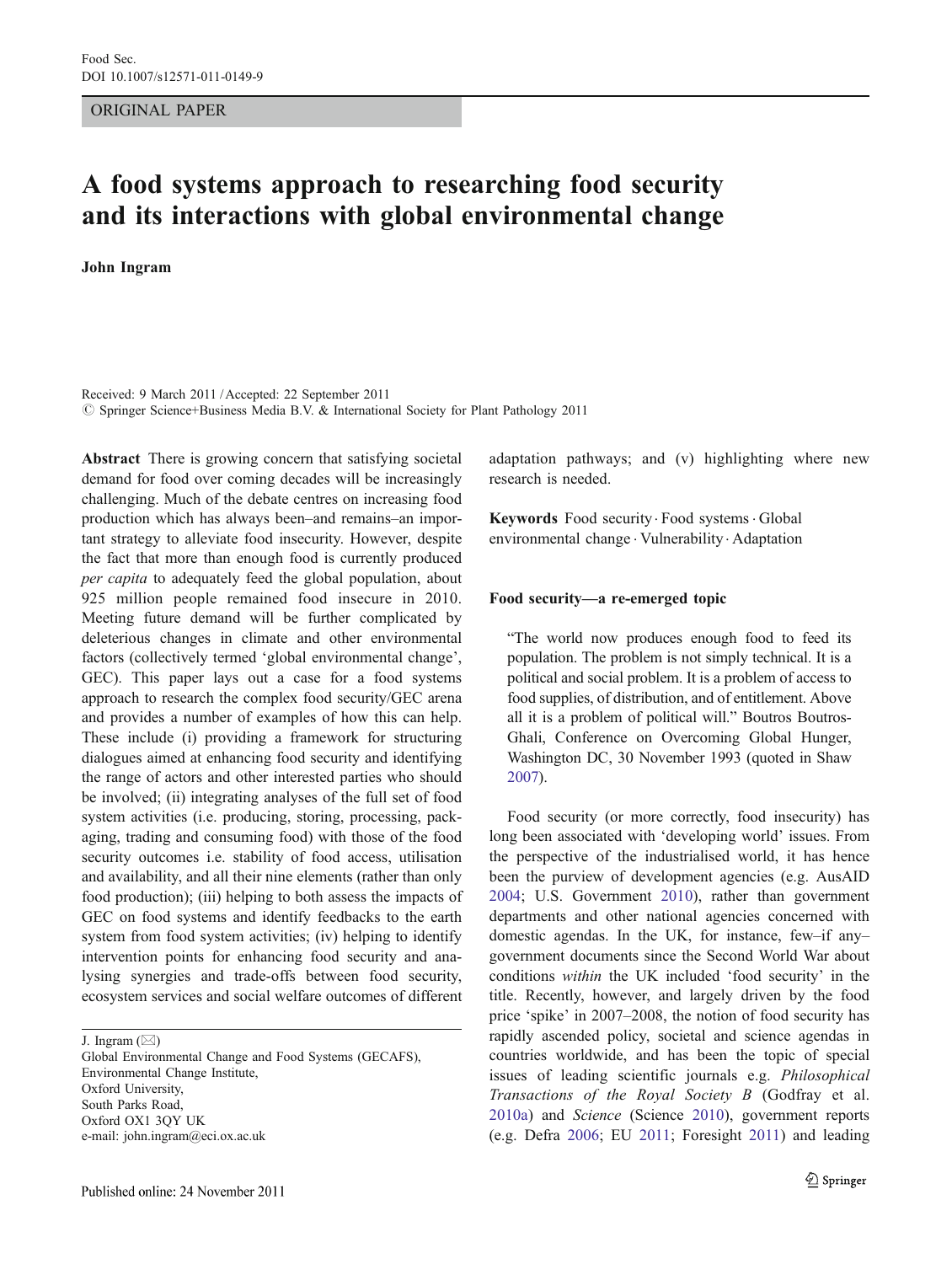high-circulation media such as the *Economist* (21 November 2009; 24 February 2011). While most attention is directed towards the plight of many in the developing world, it is important to note that food insecurity occurs in all countries to some extent: in the US, for instance, the problem affects nearly 13 million households annually (Wisconsin WIC Program [2007](#page-13-0)).

Much of the food security debate understandably centres on aspects of food production and this has long been the subject of major research investment. Increasing production has always been an important strategy to help alleviate food insecurity, and it still is today. There is hence still a strong sentiment that producing more food will satisfy society's needs, and theoretically this is of course the case: produce enough and all will be fed. However, despite the fact that more than enough food is currently produced *per capita* to adequately feed the global population, about 925 million people remained food insecure in 2010 (FAO [2010](#page-12-0)). For many, this gap in production vs. need is more related to the political economy of interventions and political inertia in funding decisions than to technical ignorance (see quotation above). Given that food prices are again high (in March 2011, the food index remained 36% above its level a year earlier, World Bank [2011](#page-13-0)) there is a strong likelihood that this number will again rise.

This link between food prices and numbers of foodinsecure people underscores the importance of the affordability of food in relation to food security. This is reflected in the commonly-used definition stemming from the 1996 World Food Summit (FAO [1996](#page-12-0)) which states that food security is met when "all people, at all times, have physical and economic access to sufficient, safe, and nutritious food to meet their dietary needs and food preferences for an active and healthy life". This definition puts the notion of access to food centre stage. Further, not only does it bring in a wide range of issues related to a fuller understanding of food security, but some key words such as "food production" and "agriculture"–which might have been expected in such a definition–are not included; the emphasis changed from increasing food production to increasing access to food for all. This definition also integrates notions of food availability and food utilisation. Many other definitions of food security exist; even by 1992 Maxwell and Smith had counted over 200 (Spring [2009](#page-13-0)) and more are still being formulated (Defra [2006\)](#page-12-0). The majority of the more recent (i.e. since the 1990s) definitions have the notion of access to food central and are now manifestly very valuable in raising the profile of access to food vis à vis producing food.

While it is important to note that an inability to access food is the main cause of food insecurity in general, some parts of the world, especially sub-Saharan Africa, still face chronic hunger due to low food production. This can be due to low fertility soils, and/or lack of sufficient land. Many such areas are also anticipated to be most severely affected by global environmental change (GEC), and especially climate change (Parry et al. [2005](#page-13-0); Lobell et al. [2008\)](#page-13-0). Nevertheless, this shift over recent decades towards a more integrated food security concept challenges the research community to think more broadly than food production alone. It raises questions ranging from overarching issues related from frameworks for conceptualising food security and identifying GEC-related and other key limiting factors which determine it, to more detailed issues related to specific research foci to overcome them. This paper lays out a case for a food systems framework to help address the overarching issues and identify the limiting factors and how they interact. It also provides a number of examples of how selected elements of the framework can help define varied aspects of food security research to address these limiting factors.

### Food security research approaches

In addition to highlighting the importance of access to food, the more holistic concept that recent definitions of food security embody identify a wide range of research challenges spanning the humanities and social and economic sciences, rather than just biophysical sciences (Pálsson et al. [2011](#page-13-0)). There is however still a predominant research emphasis on increasing crop productivity, i.e. yield (biomass/unit area); a search on Google Scholar on 1st June 2011 for articles published between 2005 and 2011 with the words "crop yield" or "access to food"/"food access" in the title identified 1360 and 230 references, respectively. Given the need to produce more food this is of course very important, but it is also driven by the momentum of research in this area. As most of our food comes from crops, research has historically concentrated on agronomy (usually focussed on the experimental plot or field level, and usually for a single cropping season) and its associated sciences, although livestock and fisheries also received considerable attention. This research has been vitally important and has delivered a wide array of technological productivity advances; average yields of the world's main grains (wheat, barley, maize, rice and oats) have increased three-fold since 1960, although increases for coarse grains (millet, sorghum) and root crops (cassava and potato) have been nearer level (FAO [2009\)](#page-12-0). When adopted over a large area these technological advances have led to greatly enhanced production.

These advances have not been without significant environmental cost, and there is now a strong drive to reduce negative externalities such as soil degradation, water pollution, loss of biodiversity and greenhouse gas emissions. Nonetheless, and driven by recently increasing concerns about population growth and rising incomes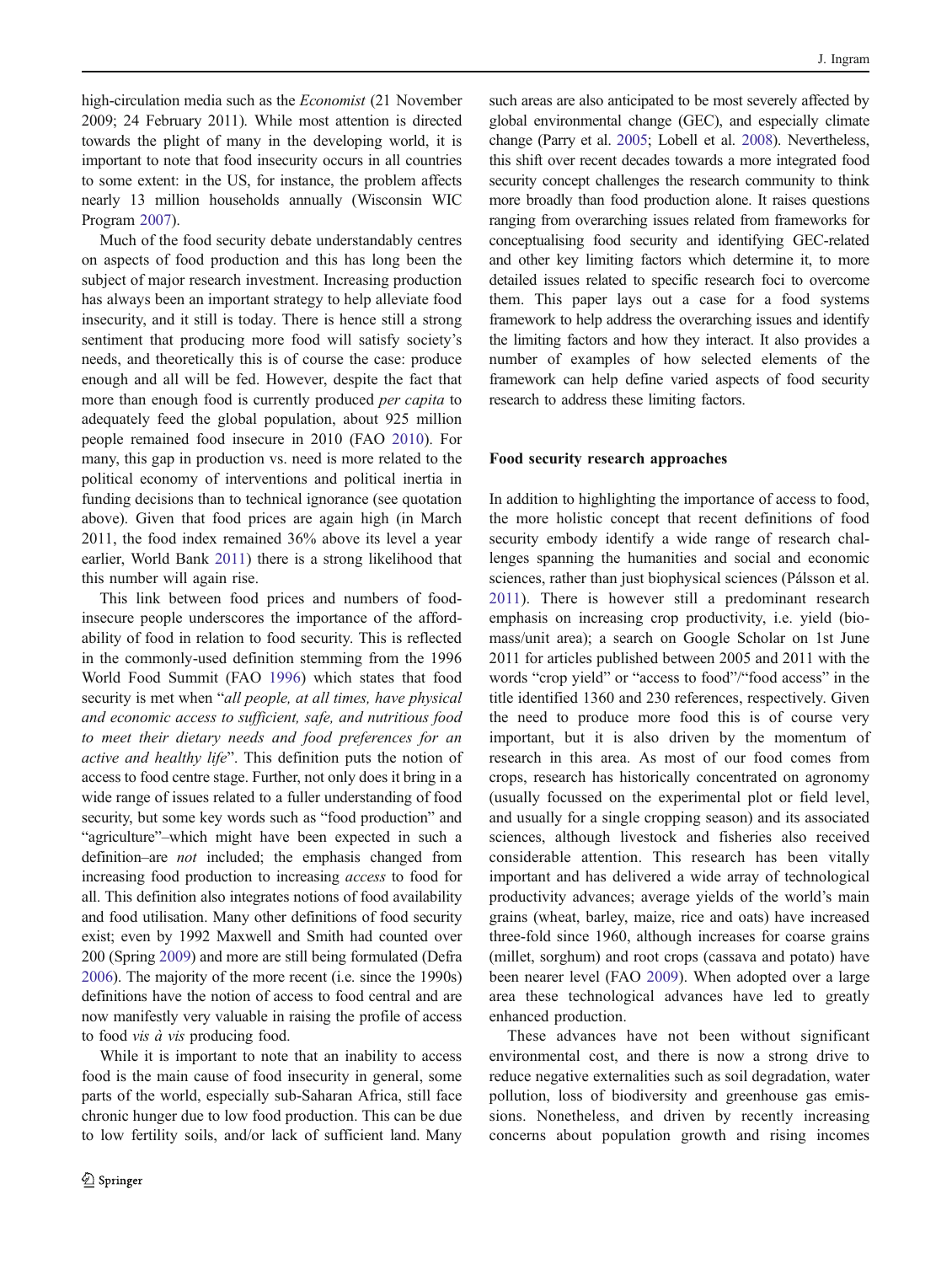leading to changing diets, the main motive for most agricultural research remains the need to yet further increase food production. However, and as pointed out above, the fact that so many people are still facing food insecurity despite global production currently being sufficient for all, indicates that research which considers multiple aspects of food security and food systems is needed. How can the research 'powerhouse' be better geared towards the needs of the upcoming decades, especially given anticipated changes in climate and other environmental and socioeconomic factors?

Agronomic research is undoubtedly still vitally important, and the author and colleagues outlined three major challenges for agronomists in the climate/food security debate: (i) to understand better how climate change will affect cropping systems (i.e. the arrangement in which various crops are grown together in the same field, as opposed to crop productivity); (ii) to assess technical and policy options for reducing the deleterious impacts of climate change on cropping systems while minimizing further environmental degradation; and (iii) to understand how best to address the information needs of policy-makers and report and communicate agronomic research results in a manner that will assist the development of food systems adapted to climate change (Ingram et al. [2008\)](#page-13-0). In addition, to contributing more effectively to the food security/ environmental change debate, the agricultural research community should more actively consider how to translate findings at plot-level over a few seasons to larger spatial and temporal levels and thence to the issues of food security. Methods for estimating regional production-and especially how it will change in future–are still relatively weak, with analyses mainly relying on statistical approaches or extrapolation from mechanistic point models, although mechanistic modelling approaches also exist (e.g. Parry et al. [2005;](#page-13-0) Challinor et al. [2007\)](#page-12-0).

While research on producing food has allowed remarkable gains to be made, the dominance of this research community has overshadowed many other important aspects of research related to the full food system. However, while production increase continues to be an important goal, other activities such as processing food, packaging and distributing food, and retailing and consuming food are now all receiving increased attention, and the whole food chain concept ("farm-to-fork" or "plough-toplate") is now well established (Maxwell and Slater [2003](#page-13-0); ESF [2009](#page-12-0)). This concept not only helps to identify the full range of activities involved in the food system, but also helps to identify the actors involved, the roles they play, and the many and complex interactions amongst them (Ericksen et al. [2009](#page-12-0)).

A different approach to the food chain concept for food security research focuses on the substance of the definition

from the 1996 World Food Summit, vis. food availability, food access, food utilisation and their stability over time (FAO [1996](#page-12-0); Stamoulis and Zezza [2003\)](#page-13-0). These components are clearly different from the activities of producing, processing, distributing, etc. which characterise the food chain literature; rather than focussing on the "what we do" (i.e. the activities), they emphasise the "what we get" (i.e. the outcomes of these activities which collectively underpin food security).

While individual actors in the food system are of course primarily interested in their specific activity (i.e., food producing, processing, distributing, etc.) people not involved in these activities are essentially only interested in the food security outcomes of the activities (rather than in the activities per se). Research, however, needs to recognise that the technologies and policies that influence the manner in which all the activities are implemented directly affects the overall food security outcomes. This important point is discussed further below in Example 2: "Analysing the consequences of interventions on food security outcomes".

# The 'food system' concept and its development for GEC research

In the late 1990s, as research interest within the international GEC research community grew on the interactions between GEC and food security, it became increasingly clear that the complexity of the issues involved needed a new approach; focus needed to move beyond the impacts of climate change on crop productivity (which had largely dominated GEC-food research to date). An innovative research agenda needed to clarify and frame (i) how GEC affects food security, (ii) how to adapt to the additional stress GEC brings, and (iii) how to implement our efforts so as to minimise further drivers of GEC. Based on a better understanding of what constitutes food security, members of the GEC research community charged with developing the new agenda agreed that research should be based on 'food systems' (Gregory and Ingram [2000;](#page-13-0) Ingram and Brklacich [2002](#page-13-0)).

The food system concept was not new: driven by social and political concerns, rural sociologists had promoted this approach for some years (e.g. McMichael [1994](#page-13-0); Tovey [1997](#page-13-0)). Several authors have since put forward frameworks for analysing food systems, but Sobal et al. ([1998\)](#page-13-0) noted that few existing models broadly described the system and most focused on one disciplinary perspective or one segment of the system. They identified four major types of models: food chains, food cycles, food webs and food contexts, and developed a more integrated approach including nutrition. Dixon ([1999](#page-12-0)) meanwhile proposed a cultural economy model for understanding power in commodity systems, while Fraser et al. ([2005\)](#page-12-0) proposed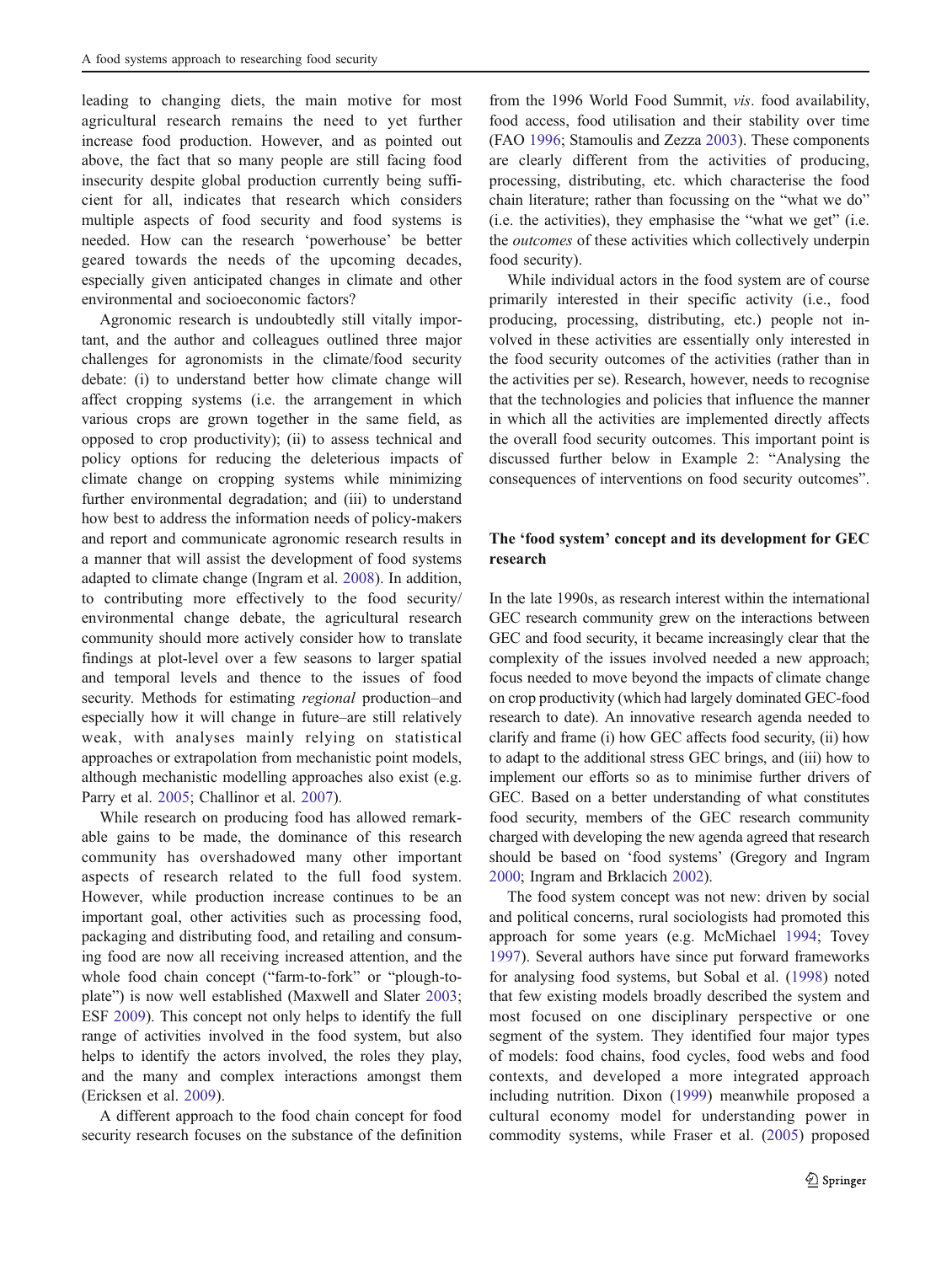a framework to assess the vulnerability of food systems to future shocks based on landscape ecology's 'Panarchy Framework'.

Despite these varied approaches, none was suitable for drawing attention to, let alone analysing, the two-way interactions between the range of food systems activities and food security outcomes, and the full range of GEC of parameters. This was needed as adaptation to climate change and/or to other environmental and socioeconomic stresses, means 'doing things differently'. In relation to food systems, the 'things' that need to be done differently are the activities, i.e. the aspects that can be adapted are the methods of producing, processing, distributing food, etc., and adaptation options in all these need to be considered.

A new approach was needed for GEC research and for the GEC community this was a clear departure from the foodrelated research which had hitherto concentrated on agroecology (Gregory et al. [1999](#page-13-0)). The food system approach thus characterised a new, interdisciplinary food security research project (Global Environmental Change and Food Systems, GECAFS) within the international GEC Programmes (GECAFS [2005](#page-12-0); Ingram et al. [2007](#page-13-0)). Drawing on the extensive (yet relatively distinct) literatures built up by the food chain and food security communities, respectively, a key paper by Polly Ericksen (Ericksen [2008a\)](#page-12-0) formalised the 'GECAFS food systems' concept (Fig. [1;](#page-4-0) Box 1).

Box 1. Food system Activities and food security Outcomes (derived from Ericksen [2008a](#page-12-0); Ingram [2009;](#page-13-0) Ericksen et al. [2010a](#page-12-0))

Food systems encompass a number of Activities which give rise to a number of food security Outcomes.

- Food systems *Activities* include: (i) producing food; (ii) processing food; (iii) packaging and distributing food; and (iv) retailing and consuming food. All these activities are determined by a number of factors ('determinants'). The determinants of 'packaging and distributing' food, for instance, include the desired appearance of the final product and other demands of the retailer, the shelf life needed, cold chain and/ or other transportation infrastructure, road, rail and shipping infrastructure, trade regulations, storage facilities, etc. (Fig. [1\)](#page-4-0).
- Undertaking these activities leads to a number of Outcomes, which not only contribute to food security, but also relate to environmental and other social welfare issues (Fig. [1\)](#page-4-0).
- Both the activities and their outcomes are influenced by the interacting GEC and socioeconomic 'drivers'; and the environmental, food security and other social outcomes of the activities feedback to the drivers (Fig. [2](#page-4-0)).

#### The food system Activities

- Food system activities are grouped into four categories in Fig. [1.](#page-4-0) Each has its own set of actors that control each activity. Some actors (e.g. major supermarkets) span several activities:
- Producing food includes all activities involved in the production of the raw food materials. Key factors include farmers, hunters, fishermen, the multiple suppliers of production inputs including agrichemicals, agricultural labourers, and land owners.
- Processing and Packaging food includes the various transformations that the raw food material (e.g. grain, vegetable, fruit, animal) undergoes before it is sent to the retail market for sale. Key factors include the middlemen who buy from producers and sell to processors; the managers and workers in processing and packaging plants; and trade organisations that set standards.
- Retailing and distributing includes a range of middlemen who go between the producers, processors, packers and the final markets, and the many actors involved in e.g. transport, delivery and warehousing operations, advertising, trading and supermarkets.
- Consuming includes all consumers themselves, and the varied actors that control what they consume, e.g., market regulators, advertisers, consumer groups.

#### The food security Outcomes and their elements

Food security outcomes are grouped into three components (Availability, Access and Utilisation), each of which comprises three elements (Fig. [1\)](#page-4-0). All nine elements are either explicit or implicit in the FAO definition above (FAO [1996](#page-12-0)); all have to be satisfied and stable over time for food security to be met.

#### Food Availability

- Production  $=$  how much and which types of food are available through local production.
- Distribution = how food is made available (physically moved), in what form, when and to whom.
- Exchange = how much of the available food is obtained through exchange mechanisms such as barter, trade, purchase, or loans.

Access to food

- Affordability = the purchasing power of households or communities relative to the price of food.
- Allocation = the economic, social and political mechanisms governing when, where and how food can be accessed by consumers.
- Preference = social, religious or cultural norms and values that influence consumer demand for certain types of food.

#### Food Utilisation

- Nutritional value = how much of the daily requirements of calories, vitamins, protein, and micronutrients are provided by the food people consume.
- Social value  $=$  the social, religious and cultural functions and benefits food provides.
- Food safety  $=$  toxic contamination introduced during producing, processing and packaging, distribution or marketing food; and food-borne diseases such as salmonella and CJD.

While enhancing food security may often be the prime motive when planning adaptation strategies for the additional stresses GEC is bringing, Fig. [1](#page-4-0) shows that the food system activities also give rise to other outcomes. These relate to other socioeconomic issues and conditions, and to the environment, and all have feedbacks to the food system drivers (Fig. [2](#page-4-0)); while many factors not directly related to the food system (e.g. fossil fuel use generally, urbanisation) drive GEC, landuse change, intensified agricultural practices, overexploitation of fisheries, food processing and transport, etc. are all major drivers of GEC (see Example 4, below). What might be 'good' adaptation for food security might also be good for other socioeconomic and/or environmental outcomes–but it might also be worse; synergies and trade-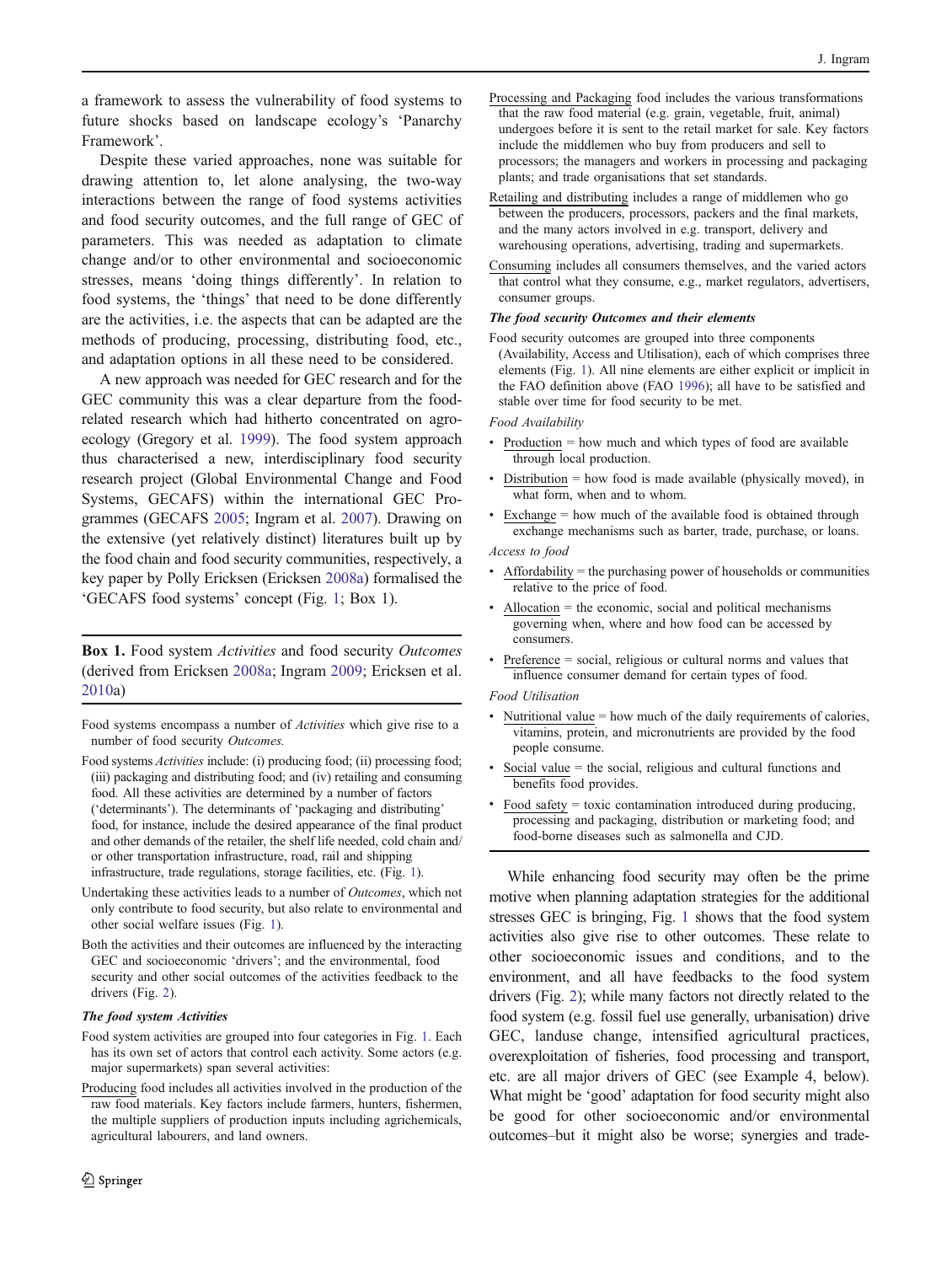<span id="page-4-0"></span>

Fig. 1 Food system Activities and Outcomes

offs need to be carefully considered, although the complexity of the food system makes analyses difficult. However, the current evidence of food insecurity and environmental degradation suggests that mal-adaptation may already be occurring (Ericksen et al. [2010](#page-12-0)b). The key questions are (i) which activity(s) should we best seek to adapt to improve food security for given situations; (ii) what will be the consequences of such adaptation strategies for the full set of

food security elements; and (iii) what will be the synergies and trade-offs among the three food system outcomes and the feedbacks to food system drivers? Being highly aggregated the food system framework (Fig. 2) cannot answer these questions per se, but it is useful for generating hypotheses that can be further explored using other more specific methods.

The GECAFS food systems approach was specifically designed to help GEC research, and analyses of the impacts of



Fig. 2 Food system drivers and feedbacks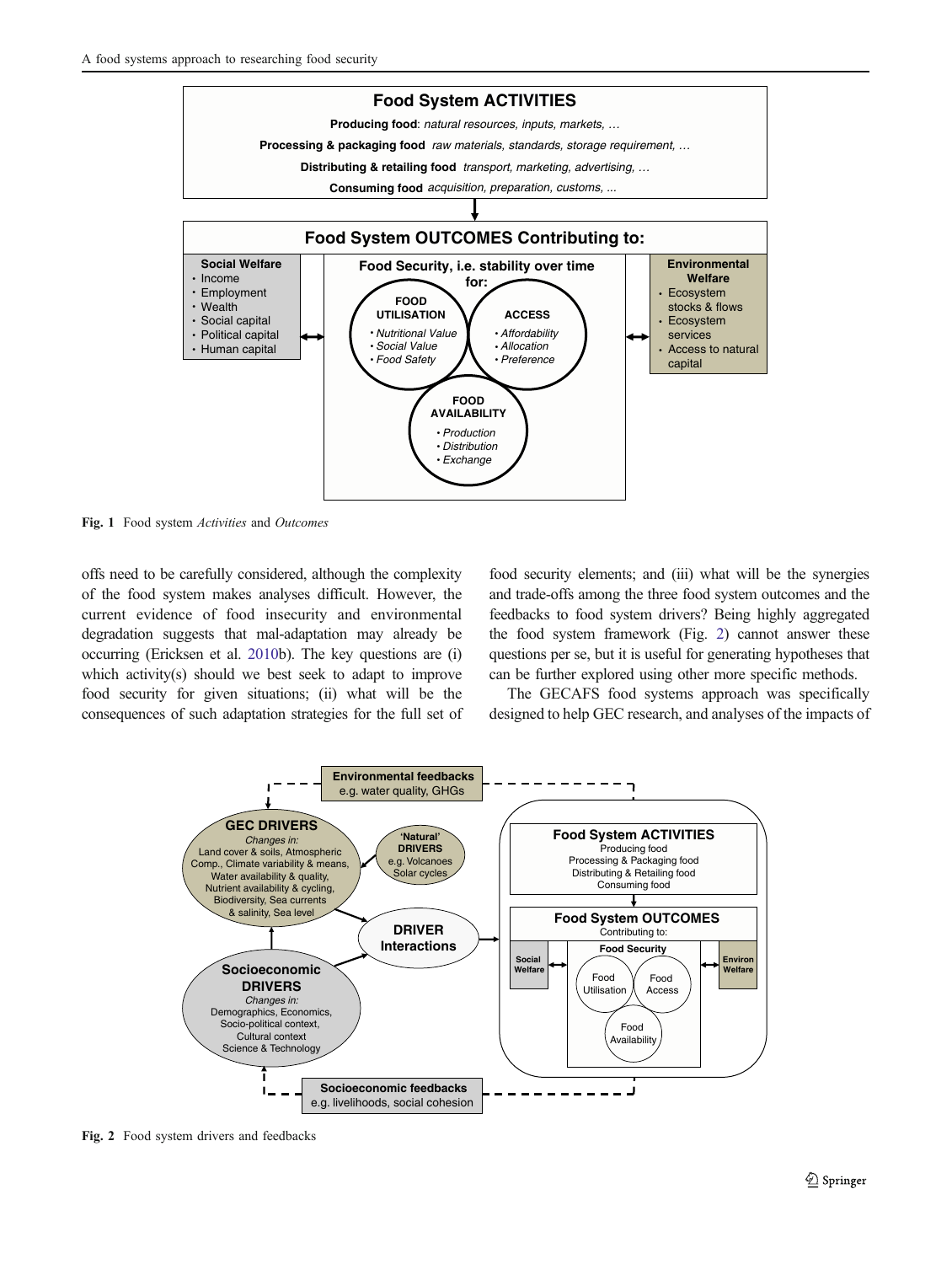changed biophysical environmental 'drivers' on food production are increasingly important, especially now that evidence has emerged of reduced yields worldwide due to climate change (Lobell et al. [2011](#page-13-0)). The approach however also notes that while a wide range of socioeconomic 'drivers' also need to be included in food security analyses, it is the interactive impact of these two sets of drivers that affects how the food system operates and hence how the food security and other outcomes manifest (Fig. [2\)](#page-4-0). Both the GEC and socioeconomic drivers can be (and usually are) a combination of local and non-local in origin. Global-level forces such as climate change, trade agreements, and world price for energy and food will affect local and regional food systems; land rights, local market policy, natural resource degradation and other local factors will affect the resilience of local food systems to these external, and also internal, stresses.

The food systems approach not only helps to engender discussion of adaptation options across the full set of food system activities (i.e. along the length of the food chain) rather than just, say, in the agricultural domain, but also provides a framework for systematic analysis of synergies and trade-offs, balanced across a range of societal goals. Further, it serves as a 'checklist' to ensure the range of outcomes (some hitherto unforeseen) is being considered by those planning and/or implementing adaptation.

In addition to broadening the debate from the relativelynarrow, biophysical research on impacts of climate change on crop growth, the GECAFS food system concept was specially designed to enhance interdisciplinary research on the two-way interactions between GEC and efforts to meet food security. Integrating the notions of food system activities with food security outcomes (Fig. [1\)](#page-4-0), the GECAFS food system concept provides a framework for designing research to systematically analyse a wide range of GEC-food security interactions and questions. It has proven robust across a range of socioeconomic and geographical contexts, strengthened by the recognition of the range of 'scales' and 'levels' inherent in modern food systems. 'Scale' is the spatial, temporal, quantitative, or analytical dimensions used to measure and study any phenomenon, and 'levels' is the units of analysis that are located at different positions on a scale (Gibson et al. [2000](#page-12-0); Cash et al. [2006](#page-12-0)). A predominant feature of 21st Century food systems is that they are inherently cross-level and cross-scale (Ericksen et al. [2010a](#page-12-0)).

The following examples illustrate the utility of this food system concept for improving understanding of vulnerability of food systems to GEC; analysing the consequences of technical interventions on food security outcomes; analysing the consequences of food system activities for environmental parameters; framing scenario analyses; and analysing the food security dimension in international environmental assessments.

# Example 1: analysing the vulnerability of food systems to GEC and identifying adaptation options

There is a rich and diverse food security literature addressing the vulnerability of individuals and/or households to a range of stresses including GEC (e.g. Adger [2006](#page-12-0); Ericksen [2008b](#page-12-0); Misselhorn et al. [2010\)](#page-13-0). By considering the whole food system, it is possible to identify where vulnerability arises within the full range of food system activity 'determinants', i.e. the factors that determine how a given food system activity in undertaken/ operates (Eakin [2010;](#page-12-0) Box 1). Focussing on these, rather than the food security outcomes per se, helps indicate what, where and how adaptation measures to enhance food security in the face of GEC might be most effective. Further, looking across all food system activities offers the chance of identifying intervention points that might not be apparent if, for instance, one only considers the agricultural aspect. This is exemplified by a case study of the vulnerability of district-level food systems to GEC in the Indo-Gangetic Plain.

Major investment in infrastructure has allowed Ludhiana District of the Indian Punjab to developed very effective irrigated agriculture, but excessive ground water extraction (a locally-significant environmental change) has significantly lowered water tables, thereby reducing irrigation supply. This will be exacerbated by anticipated changes in rain and glacier melt, leading to a major vulnerability point relating to producing food. This, in turn threatens the 'producing food' activity, affecting the overall food production at the District-level and hence the 'availability' component of food security (Fig. [1\)](#page-4-0). In contrast, in the Ruhani Basin District in Nepal's Terai region, where food production has historically often suffered from poor harvests, local food security depends on the ability to move food from village to village, especially in times of stress. Food distribution infrastructure is however not robust, and increased flooding due to GEC-induced potential glacier melt coupled with more extreme weather will disrupt footpaths, bridges and other vital aspects, affecting the 'distributing' activity, and thence the distribution element of food availability (Fig. [1\)](#page-4-0). The food system approach identified the principle vulnerability points in the two Districts and shows them to be quite different. They will need very different adaptation responses to reduce their respective vulnerabilities. Improved water governance would reduce the food system vulnerability in the Indian case (Aggarwal et al. [2004\)](#page-12-0), while in the Nepali case, investment in infrastructure and policies for strategic food reserves at local level are needed (Dixit [2003](#page-12-0)).

Adaptation options to reduce food system vulnerability tend to focus on technical interventions to increase food production. By and large, and as noted above, these are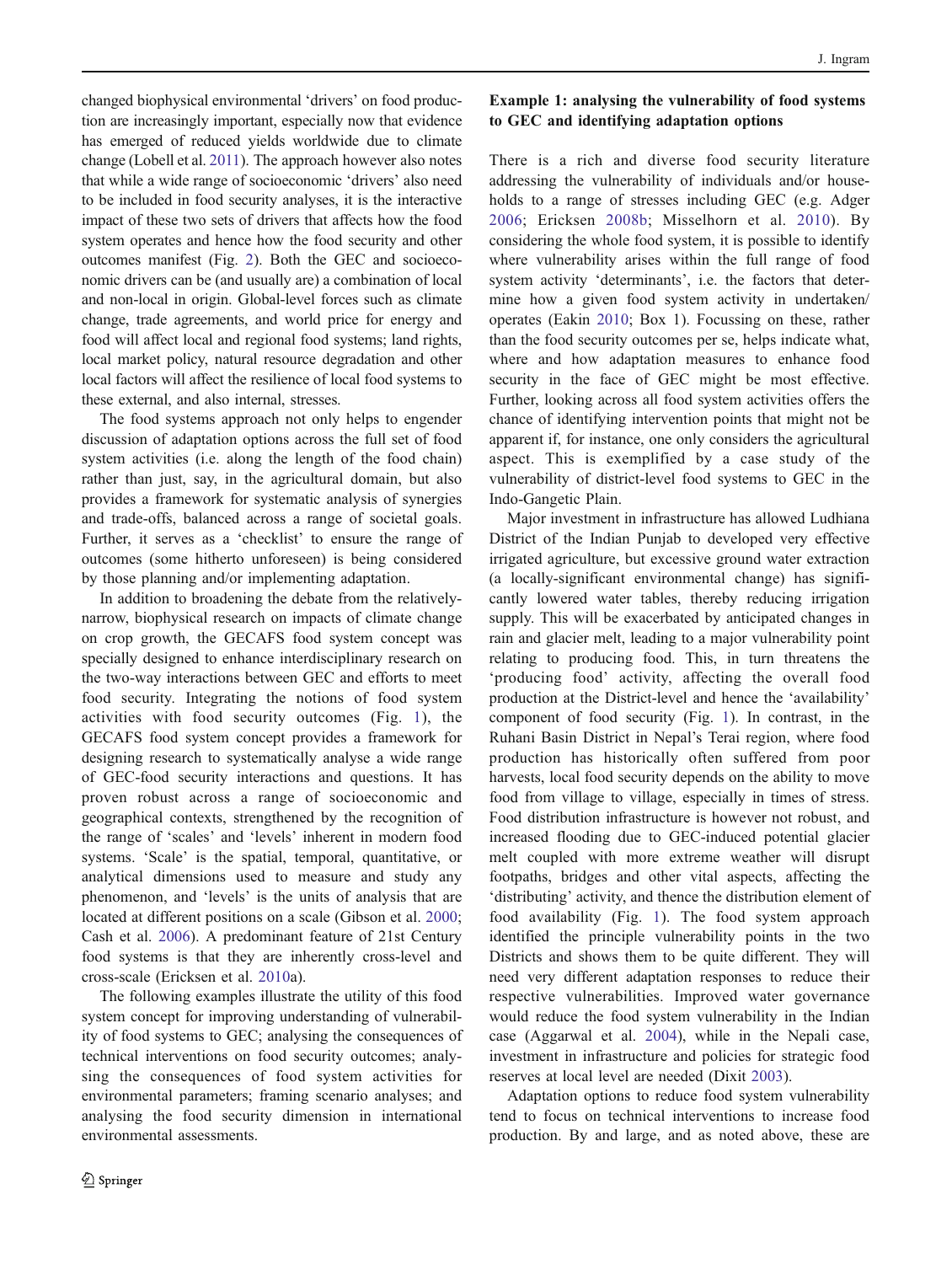targeted at increasing yields of crops, livestock or fish, and are important in many parts of the world, especially sub-Saharan Africa. These are complemented by advances in food storage, processing and packaging which have helped limit post-harvest losses and combat food waste. However, and as the Indian and Nepali cases show, options to adapt to the additional stresses that GEC will bring also need to be vigorously explored in the policy domain. These may be particularly effective when considered at regional level and over multiple years (Liverman and Ingram [2010\)](#page-13-0). Examples include establishing strategic grain reserves for a region, harmonizing regional trade and quarantine agreements, introducing water pricing and agreeing the sharing of water and other natural resources (Aggarwal et al. [2004](#page-12-0); Drimie et al. [2011](#page-12-0)). Other options related to improving regional infrastructure, such as road, rail and harbour facilities allow the rapid movement of food in a crisis. These all need to be considered when seeking ways to reduce the vulnerability of the food system to GEC, and the GECAFS framework helps to remind researchers and decision-makers of the wide range of potentials interventions that need to be considered.

## Example 2: analysing the consequences of interventions on food security outcomes

Example 1 discusses the identification of food system 'vulnerability points' and considers adaptation interventions in different food system activities (producing food and distributing food). When discussing adaptation interventions in response to GEC, it is important to explicitly state how a given intervention to a food system activity will affect the 'target' food security element. While adapting agronomic practice can have direct and clear impact on increasing food production, the impacts of more novel technologies on other food security outcomes may be less obvious, especially when applied to other food system activities. These include information and telecommunications (ITC) technologies which are playing ever-increasing roles in food systems. Although perhaps less relevant to developing world situations (at least at present) they will likely constitute important tools in the basket of adaptation options. Examples already seen range from GIS technologies for fertilizer applications (Assimakopoulos et al. [2003\)](#page-12-0) and laser technologies for field levelling (Jat et al. [2006](#page-13-0)) to radio-frequency identification (RFID) for traceability of produce though the food chain (Kelepouris et al. [2007\)](#page-13-0) and low-cost detection of allergens in food stuffs (Bettazzi et al. [2008](#page-12-0)).

ICT technologies (as with all technologies) are applied to food system activities, affecting the ways in which food producing, processing etc. are conducted. How will the application of ITC technologies affect the food security outcomes?

An initial analysis to address this question was conducted at a COST (European Cooperation in Science and Technology) workshop held in Bruges, Belgium in June, 2009. The GECAFS food system framework of four groups of food systems activities and nine elements of food security outcomes (Fig. [1](#page-4-0)) was used to systematically identify examples of (i) how the application of example ICT technologies could be implemented in different food system activities, and (ii) how these could affect a range of food security outcomes. A number of the examples are presented in a matrix of activities vs. outcomes (Table [1](#page-7-0)).

By clearly identifying the full set of food system activities and example elements of the food security outcomes (Fig. [1\)](#page-4-0), the GECAFS food system approach provided the structure for a matrix (Table [1\)](#page-7-0) to systematically identify possible impacts of example ITC technologies on food security outcome. It details the way a given ICT technology can be applied to a given food system activity and how this in turn affects specific food security elements.

# Example 3: food system concepts for framing scenarios analyses

Scenarios are "plausible and often simplified descriptions of how the future may develop, based on a coherent and internally consistent set of assumptions about key driving forces and relationships" (MA [2005a](#page-13-0)). Scenarios are neither forecasts of future events, nor predictions of what might or will happen in the future. Rather, they develop and present carefully structured stories about future states of the world that represent alternative plausible conditions under different assumptions.

Scenario exercises are increasingly being used to help decision makers and other stakeholders address the 'big picture', complex challenges given future uncertainty. While the future of food production poses substantial questions (and hence is the focus of considerable research effort, as discussed above), the future of food security is even more complex. This is due to two main factors. First, the individual nature of the food system drivers (demand, trade arrangements, climate, etc.; Fig. [2\)](#page-4-0) is uncertain, let alone the criticallyimportant interactions among them. Second, food security is itself complex: it has nine major elements all of which need to be satisfied (Fig. [1\)](#page-4-0), and all of which will vary depending on the future interactions of the drivers with the food system.

The nine food security elements (Fig. [1](#page-4-0)) (as opposed to just production) were all included in a prototype scenario study in the Caribbean (GECAFS [2006\)](#page-12-0). This region is highly dependent on external food sources, exposed to extreme weather events and is in the process of implementing a new regional trade system (CARICOM Single Market and Economy, CSME). Further, as elsewhere, there are considerable uncertainties associated with all the food system drivers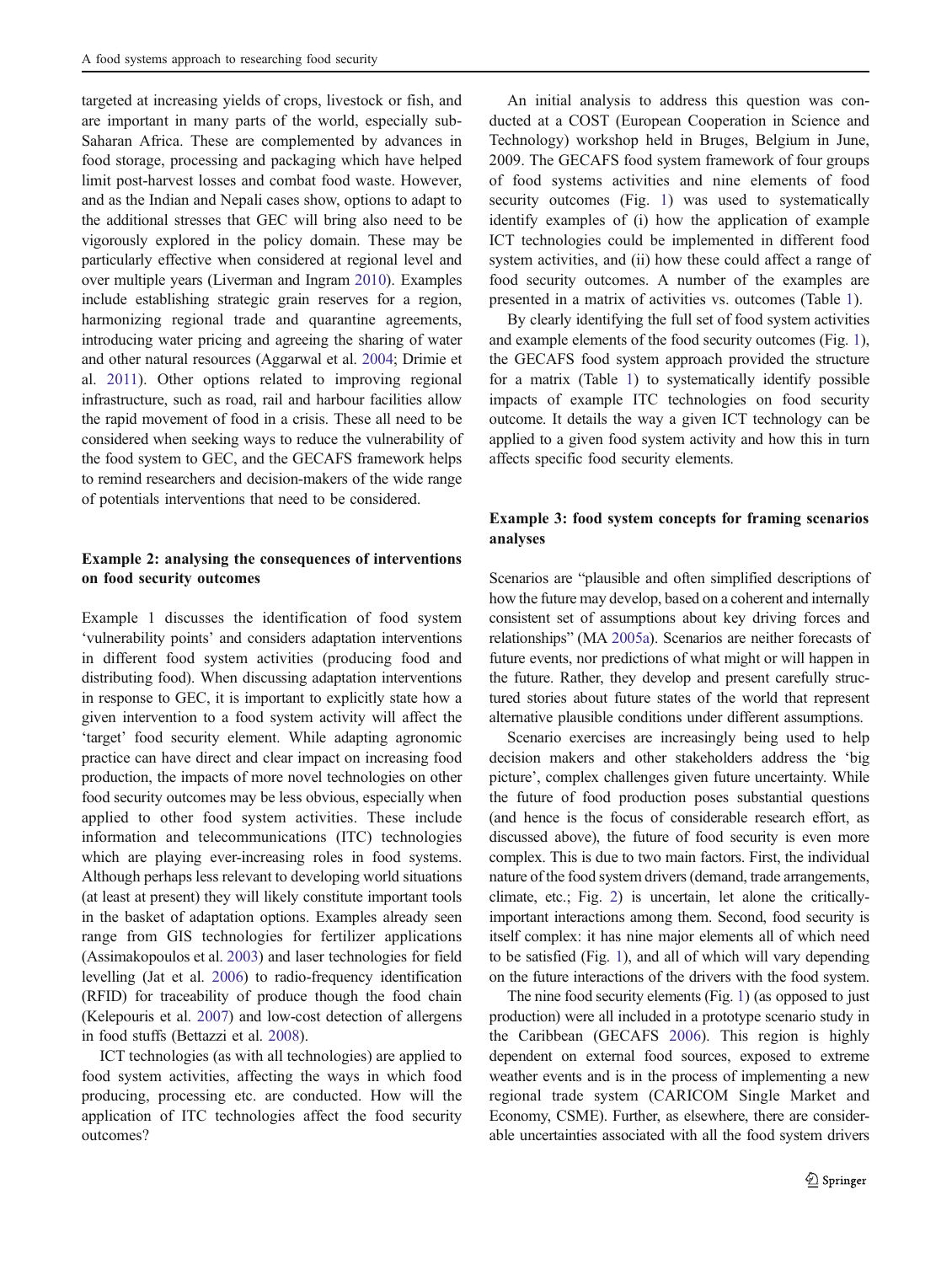|                       | Producing food                                                                                                                               | Processing/packaging food                                                               | Distributing/retailing food                                                      | Consuming food                                                                         |
|-----------------------|----------------------------------------------------------------------------------------------------------------------------------------------|-----------------------------------------------------------------------------------------|----------------------------------------------------------------------------------|----------------------------------------------------------------------------------------|
| Food<br>production    | Automated lab<br>experiments and<br>micro arrays in plant<br><i>technology</i> to <b>screen</b><br>potential traits/genes                    | Sensors and<br><i>automation</i> for<br>better quality<br>control in food<br>processing |                                                                                  | Web connectivity to<br>enable social<br>consumer networks<br>to inform producers       |
| Food<br>distribution  | Satellite data, GIS and<br>high performance<br><i>computing</i> for<br>forecasting better crop<br>failure for emergency<br>food aid planning |                                                                                         | <i>RFID tags to</i><br>improve logistics                                         | <i>e-commerce</i> to <b>enable</b><br>internet ordering<br>and instant delivery        |
| Food<br>affordability | GIS for improved input<br>use efficiency to reduce<br>costs of production                                                                    | Low cost print<br><i>technologies</i> to<br>reduce packaging<br>costs                   |                                                                                  | Web connectivity to<br>enable social consumer<br>networks to inform<br>other consumers |
| Food exchange         | Cell phone technology to<br>help artisanal fishers<br>find best local market                                                                 | <i>RFID tags</i> to <b>improve</b><br>value chain<br>management                         | Secure e-commerce to<br>enable trusted trade<br>data exchange                    |                                                                                        |
| Food safety           |                                                                                                                                              | Smart packaging<br>for spoilage<br>identification                                       | Sensors and automation<br>for monitoring cold<br>chain and storage<br>conditions | Low cost detection kits<br>for scanning for food<br>contaminants                       |

<span id="page-7-0"></span>Table 1 Indicative analysis of the method (in bold) by which the application of example ITC technologies (in *italics*) in different food system activities (columns) could affect a range of food security outcomes (rows). (From Ingram, Barling and Gobius, unpublished)

(Fig. [2](#page-4-0)) so the scenarios approach was advocated. The key interest to regional policy makers, researchers and resource managers was how a range of different plausible futures would affect the food security of the region.

The scenarios exercise involved four main steps: (i) key regional GEC and policy issues were identified through stakeholder consultation workshops involving regional scientists and policymakers; (ii) a set of four prototype



Fig. 3 Outcomes for 10 variables that collectively determine food security for four plausible futures for Caribbean food systems (reproduced from Ingram and Izac [2010,](#page-13-0) with permission). A rating of (++) indicates a high increase (i.e. outermost ring in the chart) and a rating of (+) to some increase (i.e. the second outermost ring in the chart). Conversely, a rating of  $(- -)$  implies high decrease (i.e. the innermost ring of the chart) and a rating of (−) reads as some decrease (i.e. the second innermost ring of the chart). Finally, a rating of (o) translates to no changes versus the current situation and a rating of (+/−) shows mixed trends with some increase in some aspects alongside decreases in others (i.e. both are depicted by a value on the 'heavy line' centre ring) (GECAFS [2006\)](#page-12-0)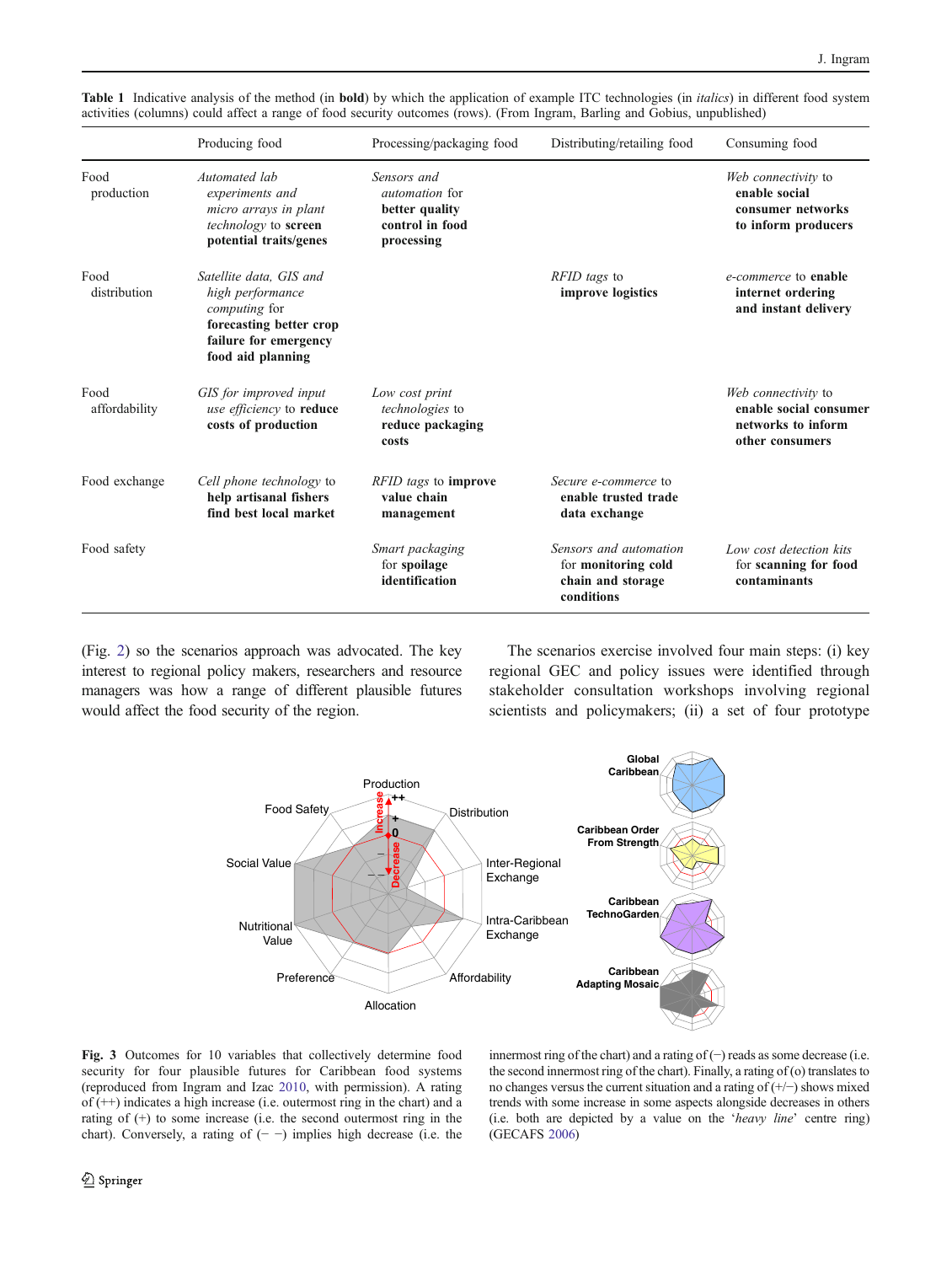regional scenarios were drafted based on the broad rationale, assumptions and outcomes of the MA scenarios exercise (MA [2005a](#page-13-0)), but allowing for regional deviation where needed; (iii) developments to 2030 per scenario for key each food security determinant (Fig. [3;](#page-7-0) see GECAFS [2006](#page-12-0) for full details of the method). It must be noted that scenarios are not predictions but analyses of how plausible futures may unfold.

The use of the GECAFS food system approach can also be found in the scenarios exercises for the CGIAR's new Consortium Research Project 7 "Climate Change, Agriculture and Food Security" (CCAFS). Here the objective is to identify viable technical and policy interventions to adapt agriculture and food systems to climate change so as to improve outcomes for food security, livelihoods and environmental benefits (CCAFS [2009\)](#page-12-0). Scenarios exercises are being conducted in each of the three initial research regions (East Africa, West Africa and the Indo-Gangetic Plain). In order for potential synergies and trade-offs between these three outcomes to be assessed a small number of elements (variables) for each of these three outcomes had to be agreed. Using the food system approach as a framework, regional stakeholders identified four critically-important elements for the region's food security, for environmental factors, and for livelihoods. Food security elements included (i) the affordability of staple foods; (ii) the regional production of staple foods; (iii) the effectiveness of distribution mechanisms; and (iv) the nutritional value of staple foods (CCAFS Scenarios Team [2010](#page-12-0)).

This CCAFS example highlights an important point about the framework: it serves as base that can be further developed to be more useful and specific in a dynamic context, which can lead to a number of valuable research avenues. The framework is qualitative and more quantified analyses will be needed for many discussion-making processes. For instance, a range of models aimed at quantifying (as far as possible) the four food security elements is being identified by the CCAFS group with a view to 'driving' the axes of the spidergrams exemplified in Fig. [3](#page-7-0) (CCAFS Scenarios Team [2010\)](#page-12-0). The aim is to model how each variable (axis) evolves over time for each scenario, noting changes both within and between different scenarios, with a view to including the impact of technical and/or policy interventions over time.

These scenario exercises deliver a number of related outputs related to Fig. [3](#page-7-0): they provide (i) an analysis of all elements of food system outcomes (multiple axes on graphs); (ii) an assessment of how each outcome determinant would change (change of position along axes); (iii) ability for a policy interpretation of different future conditions (comparing graphs); and (iv) adaptation insights at the regional level for improving overall food security (where to concentrate effort on enlarging the polygon areas of each graph). They also

brought together a wide range of specialists and representatives of the many stakeholders involved in food systems who hitherto had not interacted. It should be noted, however, that the purpose of these initial scenario exercises was to investigate food security outcomes of plausible futures. They were not designed to determine adaptation pathways, which should form the subject of follow up research.

# Example 4: quantifying the contribution of food system activities to crossing 'planetary boundaries'

Many human activities affect environmental conditions, degradation of which will undermine the natural resource base upon which food systems are founded. This example discusses how food system activities affect environment (the 'feedback'; Fig. [2\)](#page-4-0), and is based on the notion of 'planetary boundaries'. These define the safe operating space for humanity with respect to the Earth system and are associated with the planet's biophysical subsystems or processes. If these thresholds are crossed, then important subsystems, such as a monsoon system, could shift into a new state, often with deleterious or potentially even disastrous consequences for humans (Rockström et al. [2009;](#page-13-0) Fig. [4](#page-9-0)). Identifying and quantifying 'planetary boundaries' that must not be transgressed therefore help prevent human activities from causing unacceptable environmental change.

One of the most–perhaps the most–ubiquitous human activity relates to striving to attain food security and from a 'food' perspective agriculture is usually thought of as the cause for concern; 12–14% of total greenhouse gas (GHG) emissions are attributed to agriculture and a further 18% attributed to land-use change and forestry (much of which is related to clearing land for agriculture and pasture) (Foresight [2011](#page-12-0)). However, all food system activities lead to GHG emissions and Edwards et al. ([2009\)](#page-12-0) estimated that in the US food system, only 60% of GHG emissions can be attributed to producing food; 40% are due to the other food system activities. But GHG emission is not the only environmental consequence of food systems. Impacts on biodiversity, on biogeochemical cycles, on fresh water resources and on other environmental parameters are all in part caused by food system activities (Fig. [2](#page-4-0)).

Table [2](#page-9-0) shows a matrix of the four sets of food system activities against eight of the 10 planetary boundaries ('ocean acidification' and 'stratospheric ozone depletion' are not included as they were not quantified).

Rather than being confined to impacts of agriculture, Table [2](#page-9-0) gives examples in almost all cells of the matrix; almost all food system activities contribute to 'crossing the boundaries'.

Food processing leads to a range of wastes which exhibit large amounts of organic materials such as proteins, carbohydrates, and lipids; large amounts of suspended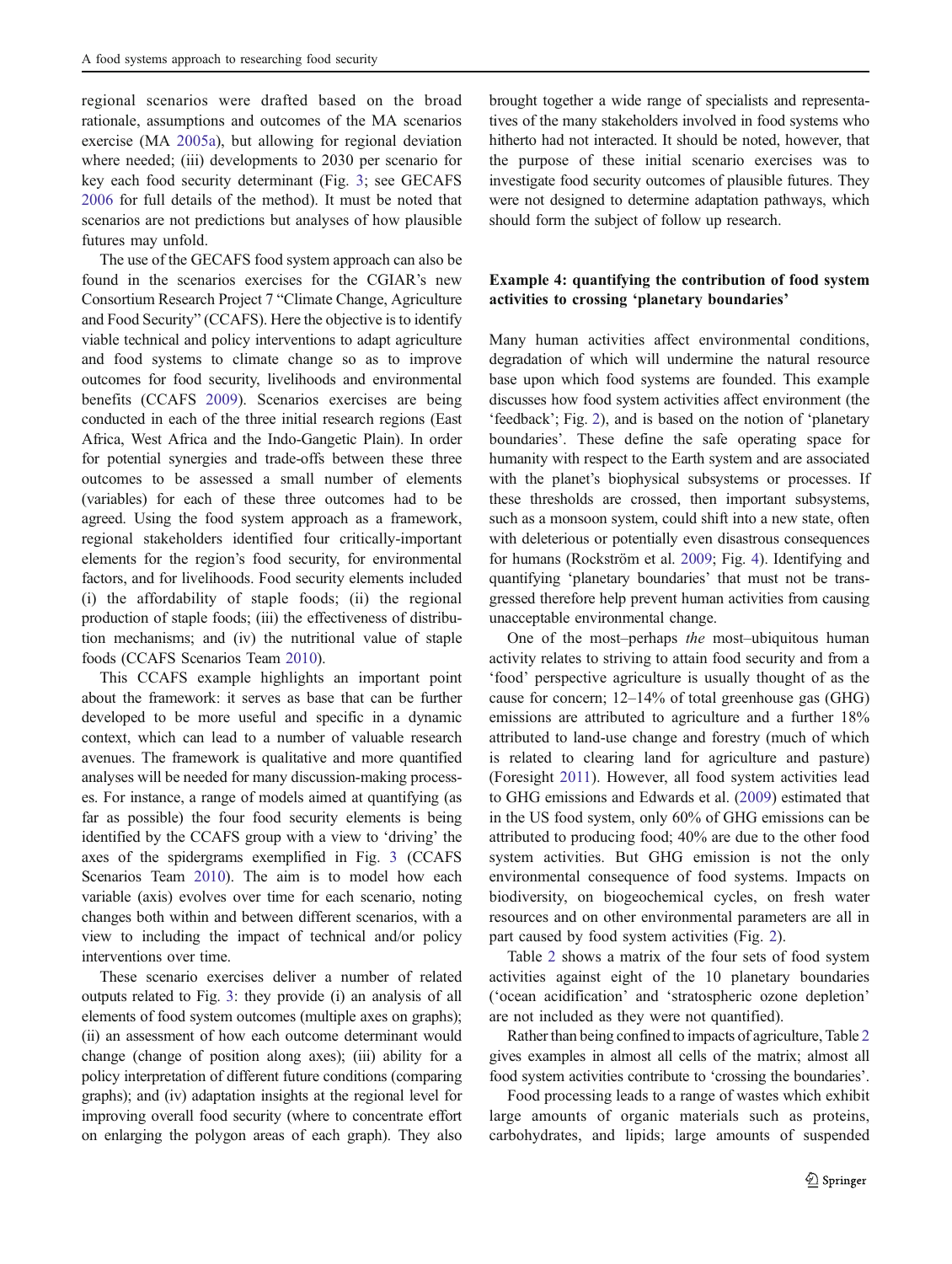<span id="page-9-0"></span>

solids (depending on the source); high biochemical oxygen demand (BOD) and/or chemical oxygen demand (COD); high N concentration; high suspended oil or grease contents; and high variations in pH. Most have higher levels of these contaminants than municipal sewage (Kroyer [1995\)](#page-13-0). Food processing plants have been found to be responsible for 4.7% of total manufacturing intake of fresh water (Dupont and Renzetti [1998](#page-12-0)).

Food packaging requires paper and card (which both demand land use change for pulp production, with consequences for forestry operations affecting biodiversity and pollution); plastics (which have both high real and virtual carbon contents); and aluminium and steel (which can affect biodiversity through the construction of hydroelectricity schemes for smelting bauxite and iron ore).

Transporting food also makes a large direct contribution to GHG emission and the notion of 'food miles' receives considerable attention in the scientific and more general media. Food transport for the UK, for example, produced 19 Mt  $CO<sub>2</sub>$  in 2002, of which 10 Mt were emitted in the UK (almost all from road transport) (Spedding [2007\)](#page-13-0). Over 2 Mt  $CO<sub>2</sub>$  is produced simply by cars travelling to and from shops (Food Climate Research Network [2011](#page-12-0)). In retailing, refrigerant leakage from fridges and freezers accounts for 30% of super-markets' direct GHG emissions (Environmental Investigation Agency [2010\)](#page-12-0), while preparing food also contributes significantly to GHG emissions, with 23% of energy use in commercial kitchens devoted to cooking, 19% to water heating and 19% to space heating (CIBSE [2009](#page-12-0)).

Table 2 Matrix giving examples of how the four sets of food system Activities (columns) contribute to crossing eight of the 10 planetary boundaries (rows)

|                          | Producing food                                | Processing & packaging food                      | Distributing $&$ retailing food                  | Consuming food       |
|--------------------------|-----------------------------------------------|--------------------------------------------------|--------------------------------------------------|----------------------|
| Climate change           | GHGs from fertilizers;<br>changing albedo     | GHGs from energy production                      | GHGs from transport and<br>refrigeration systems | GHGs from<br>cooking |
| N cycle                  | Eutrophication and<br>GHGs from fertilization | Effluent from processing and<br>packaging plants | NO <sub>x</sub> emissions from<br>transport      | Food waste           |
| P cycle                  | P mining for fertilizers                      | Detergents from processing<br>plants             |                                                  | Food waste           |
| Fresh water use          | Irrigation                                    | Washing, heating, cooling                        |                                                  | Cooking.<br>cleaning |
| Land use<br>change       | Extensification and<br>intensification        | Deforestation for paper/card                     | Transport and retail<br>infrastructure           |                      |
| <b>Biodiversity</b> loss | Deforestation, hunting,<br>fishing            | Hydroelectricity dams for<br>aluminium smelting  | Invasive species                                 | Consumer<br>choices  |
| Atmospheric<br>aerosols  | Smoke and dust from<br>land-use change        |                                                  | Emissions from shipping                          |                      |
| Chemical<br>pollution    | Pesticides                                    | Effluent from processing and<br>packaging plants | Transport emissions                              | Cooking,<br>cleaning |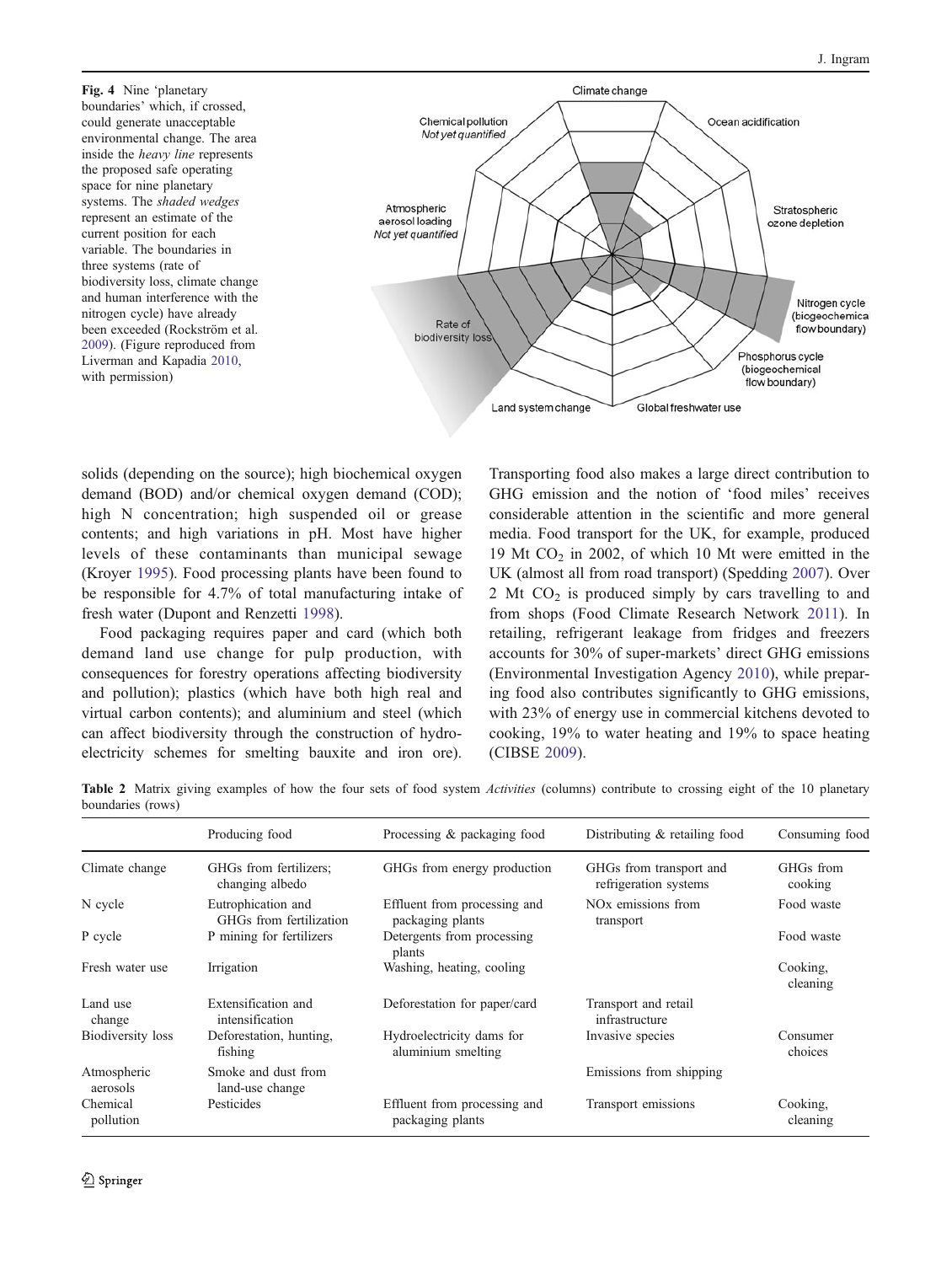<span id="page-10-0"></span>Finally, it is well worth noting that much of the GHG emission could be reduced across the whole food system if less food was wasted by consumers. Parfitt et al. ([2010\)](#page-13-0) report that 25% of food purchased (by weight) is wasted in UK households and the 8.3 Mt of food and drink wasted each year in the UK has a carbon impact exceeding 20 Mt of  $CO_2$ -equivalent. Reducing food waste by only 25% in the USA would reduce  $CO_2$ -equivalent by 65 Mt annually (Lyutse [2010\)](#page-13-0).

Many studies assess the impact of a given food system activity (e.g. producing or transporting food) to a given environmental outcome (e.g. GHG emissions). The food system concept provides a framework to integrate such studies to provide a more complete description of the 'food' contribution to crossing the planetary boundaries.

## Example 5: analysing the food security dimension in international environmental assessments

The final example shows how the notion of a full set of food security outcomes (cf. Box 1) has been used to analyse the completeness of international environmental

assessments in regard to food security. As a contribution to the GECAFS synthesis (Ingram et al. [2010](#page-13-0)), Stanley Wood and colleagues reviewed the goals and outputs of major international assessments that have examined the linkages between environment and food. The analysis included the Millennium Ecosystem Assessment (MA [2005b\)](#page-13-0), the Intergovernmental Panel on Climate Change (IPCC) Fourth Assessment (IPCC [2007](#page-13-0)) and Global Environment Outlook 4 (UNEP [2007](#page-13-0)). Particular attention was played to the treatment of food systems, as well as to the extent to which the key implications of GEC for global and local food security were articulated and explored (Wood et al. [2010\)](#page-13-0).

Relevant factors were extracted from the three assessments that had been treated in one or more assessments, and which pertained to: environmental conditions; environment-related stresses that have relevance for food system functioning; food system measures of performance; and food security outcomes. These factors are grouped and displayed in the four columns in Fig. 5. The figure also indicates the linkages flowing from left (environment condition) to right (food security outcomes) that received attention in the assessments.



\* often manifested through changes in ecosystem function and services

Fig. 5 Environmental change, food system, and food security outcome components and dynamics: highlighting concentration of issues and pathways addressed by assessments (reproduced from Wood et al. [2010,](#page-13-0) with permission)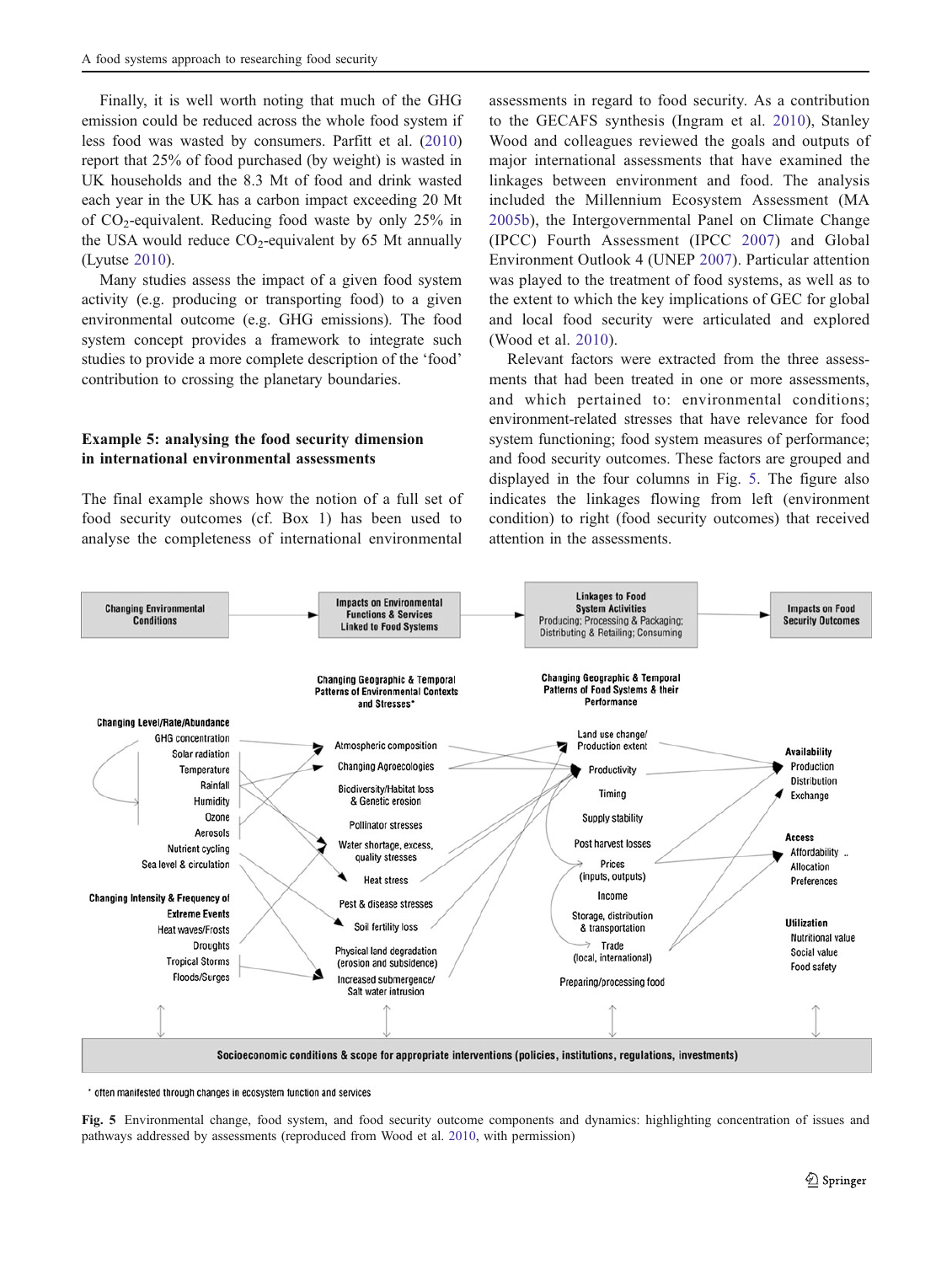While noting their analysis is "inescapably qualitative and subjective in its formulation", Wood and colleagues highlight a number of issues concerning the relative strengths and weaknesses of the assessments undertaken: (i) producing food is the single most dominant food system component and, specifically, GEC-induced impacts on productivity; (ii) many factors identified in the assessments were not explicitly linked to other factors of relevance to food security outcomes (there are fewer linkages moving to the right of Fig. [5](#page-10-0)); (iii) there appears to be systematic biases in knowledge and analytical capacity that are unrelated to the perceived importance of specific factors (e.g. pests and diseases and post-harvest losses are anecdotally very significant factors influencing food availability but they receive relatively little treatment); (iv) issues relating to seasonality and stability receive very little attention; and (v) there are substantial data, knowledge and expertise gaps related to processes influencing the nonsupply-related food security outcomes.

The food system concept provided a 'checklist' to help structure this analysis, revealing assessments that have "fallen short, sometimes significantly, of providing comprehensive and balanced evidence on the range and interdependence of environmental change phenomena and on the consequences of change on the many facets of food systems and security" (Wood et al. [2010](#page-13-0)).

## Conclusions

Understanding the interactions between food security and global environmental change is highly challenging. This is nevertheless increasingly important as 50% more food will be needed by 2030 (Godfray et al. [2010b\)](#page-12-0) and there are concerns that the risk of food insecurity will likely grow. These concerns are compounded by the simultaneous need to reduce negative environmental feedbacks from the ways we meet these demands. A further challenge therefore is developing food system adaptation pathways that are significantly more environmentally benign than current approaches. Adapting our food system activities to meet these challenges will give rise to changes in all food security outcomes to some extent (Fig. [1](#page-4-0)) but often researchers only consider one food security element, usually food production. A meaningful adaptation discussion on food security needs consideration of how any intervention will affect all other eight elements of the food security outcomes; in principle, any intervention, even if only targeted at only one element will affect all nine.

More effective policies, practices and governance are needed at a range of levels on spatial, temporal, jurisdictional and other scales (Cash et al. [2006](#page-12-0); Termeer et al. [2010](#page-13-0)) and research has an important role to play in

providing knowledge to assist these. Given the complexity of food security, especially in the context of GEC, this research has to develop systematically to be most effective. However, different research groups have differing interests and/or could be addressing differing information need for policy formulation. The overall framework–albeit depicted in general terms–helps to map where each effort contributes to the overall picture. The examples above show how this mapping can occur in practice, each relating to either the food system activities or the food security outcomes, and dealing with different areas of interest (i.e. vulnerability/ impacts or adaptation or feedbacks).

When taken together (Fig. [1](#page-4-0)) and considered within (i) the notion of interacting GEC and socioeconomic drivers, and (ii) potentially positive and deleterious feedbacks to socioeconomic and/or environmental conditions (Fig. [2\)](#page-4-0), the framework can bring further benefits. First, it provides a checklist to help ensure the necessary issues are included in dialogues aimed at enhancing food security (especially in the context of other goals) and identifies the range of actors and other interested parties who should be involved. Second, it helps assess the impacts of GEC on food systems by focussing on multiple vulnerabilities in the context of socioeconomic stresses. Third, it helps in determining the most limiting factors which lead to food insecurity, thereby identifying intervention points for enhancing food security.

Identifying which of the numerous interactions depicted in Fig. [2](#page-4-0) to research, and how to bring them together would be highly complex without a framework. Most importantly, therefore, it provides a conceptual model to help identify research avenues for (i) integrated analyses of the full set of food system activities (i.e. producing, storing, processing, packaging, trading and consuming food) with those of the food security outcomes i.e. stability of food access, utilisation and availability, and all their nine elements (rather than just food production); and (ii) analysing feedbacks to the earth system (e.g. GHG emissions, impacts on biodiversity) from food system activities, integrating the "what we do" with the "what we get". By laying out an integrative socio-environmental approach for considering such feedbacks, it thus helps design research to analyse synergies and trade-offs between food security, ecosystem services and social welfare outcomes of different adaptation pathways.

It is important to discuss one final aspect. As mentioned above, the framework is depicted at a general level and cannot, in itself, assess the consequences of specific interventions. Its value is in helping to formulate plausible hypotheses that can and should be further explored through other methods. So, while acting as a checklist of what needs to be discussed, it only identifies a number of high-level issues; some specific issues, such as animal welfare (ESF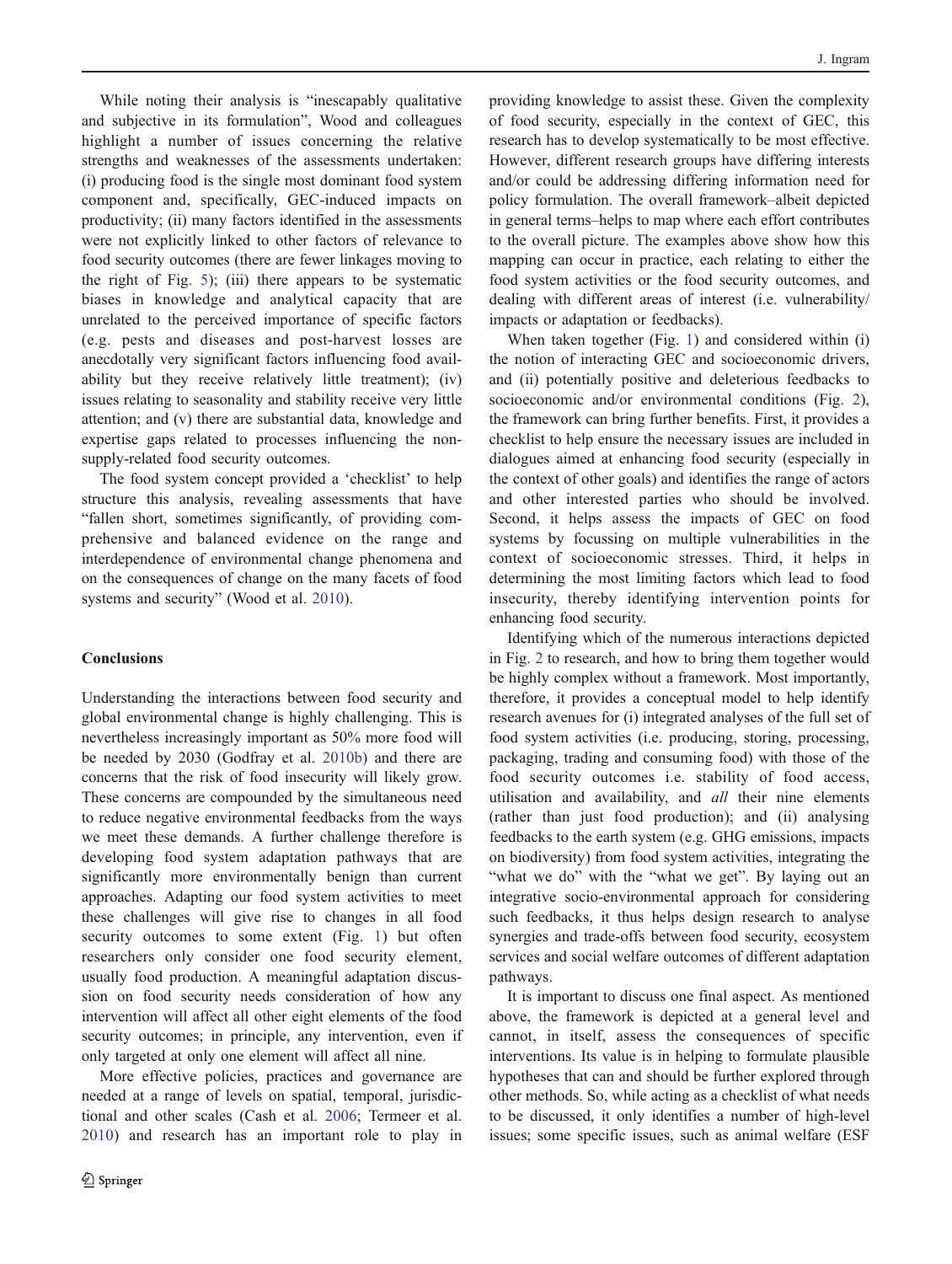<span id="page-12-0"></span>2009) or public attitudes to genetically modified foods, are of high priority in some parts of the world, and would need to be included or strengthened for specific studies. To this end, individual research projects need to establish detailed agendas in the context of the overall framework.

Acknowledgements This paper is a contribution to the ESSP Joint Project "Global Environmental Change and Food Systems" (GECAFS). The author is very grateful to Dr Polly Ericksen for valuable comments on an earlier draft of this paper; to Anita Ghosh for help in sourcing references; to the Balaton Group for inspiring the discussion on food system interactions with planetary boundaries; to the many scientists and others who have contributed to GECAFS; to two anonymous reviewers; and to the UK's Natural Environment Research Council for funding the GECAFS International Project Office.

#### References

- Adger, W. N. (2006). Vulnerability. Global Environmental Change, 16, 268–281.
- Aggarwal, P. K., Joshi, P. K., Ingram, J. S. I., & Gupta, R. K. (2004). Adapting food systems of the Indo-Gangetic plains to global environmental change: Key information needs to improve policy formulation. Environmental Science & Policy, 7, 487–498.
- Assimakopoulos, J. H., Kalivas, D. P., & Kollias, V. J. (2003). A GISbased fuzzy classification for mapping the agricultural soils for N-fertilizers use. The Science of the Total Environment, 309(1–3), 19–33.
- AusAID. (2004). Food security strategy (p. 16). Canberra: Commonwealth of Australia.
- Bettazzi, F., Lucarelli, F., Palchetti, I., Berti, F., Marrazza, G., & Mascini, M. (2008). Disposable electrochemical DNA-array for PCR amplified detection of hazelnut allergens in foodstuffs. Analytica Chimica Acta, 614(1), 93–102.
- Cash, D. W., Adger, W. N., Berkes, F., Garden, P., Lebel, L., Olsson, P., et al. (2006). Scale and cross-scale dynamics: Governance and Information in a Multilevel World. Ecology and Society, 11(2), 8.
- CCAFS. (2009). Report 1: Climate change, agriculture and food security. A CGIAR challenge program, vol. 1 (p. 56). Rome and Paris: The Alliance of the CGIAR Centers and ESSP.
- CCAFS Scenarios Team. (2010). Report on CCAFS Regional Scenarios Development for East Africa (p. 67). Copenhagen: CCAFS.
- Challinor, A., Wheeler, T., Garforth, C., Craufurd, P., & Kassam, A. (2007). Assessing the vulnerability of food crop systems in Africa to climate change. Climatic Change, 83, 381–399.
- CIBSE (2009). Energy efficiency in commercial kitchens (CIBSE Technical Memoranda 50). (pp. 64): Chartered Institution of Building Services Engineers.
- Defra (2006). Food security and the UK: An evidence and analysis paper. Food Chain Analysis Group.
- Dixit, A. (2003). Floods and vulnerability: Need to rethink flood management. Natural Hazards, 28(1), 155–179. doi[:10.1023/](http://dx.doi.org/10.1023/a:1021134218121) [a:1021134218121.](http://dx.doi.org/10.1023/a:1021134218121)
- Dixon, J. (1999). A cultural economy model for studying food systems. Agriculture and Human Values, 16, 151–160.
- Drimie, S., Arntzen, J., Dube, P., Ingram, J. S. I., Mano, R. T., Mataya, C., et al. (2011). Global environmental change and food systems in southern Africa: The dynamic challenges facing

regional policy. Journal of Geography and Regional Planning, 4 (4), 169–182.

- Dupont, D. P., & Renzetti, S. (1998). Water use in the Canadian food processing industry. Canadian Journal of Agricultural Economics,  $46, 1-10.$
- Eakin, H. (2010). What is vulnerable? In J. Ingram, P. Ericksen, & D. Liverman (Eds.), Security and global environmental change. London: Earthscan.
- Edwards, J., Kleinschmit, J., Schoonover, H. (2009). Identifying our climate "foodprint": Assessing and reducing the global warming impacts of food and agriculture in the U.S.: Institute for Agriculture and Trade Policy.
- Environmental Investigation Agency (2010). Chilling facts: Supermarket Refrigeration Scandal Uncovered.
- Ericksen, P. J. (2008a). Conceptualizing food systems for global environmental change research. Global Environmental Change, 18, 234–245.
- Ericksen, P. J. (2008b). What is the vulnerability of a food system to global environmental change? Ecology and Society, 13(2).
- Ericksen, P. J., Ingram, J. S. I., & Liverman, D. M. (2009). Food security and global environmental change: Emerging challenges. Environmental Science and Policy, 12(4), 373–377.
- Ericksen, P. J., Stewart, B., Dixon, J., Barling, D., Loring, P., Anderson, M., et al. (2010). The value of a food system approach. In J. Ingram, P. Ericksen, & D. Liverman (Eds.), Security and global environmental change. London: Earthscan.
- Ericksen, P. J., Stewart, B., Eriksen, S., Tschakert, P., Sabates-Wheeler, R., Hansen, J., et al. (2010). Adapting food systems. In J. Ingram, P. Ericksen, & D. Liverman (Eds.), Security and global environmental change. London: Earthscan.
- ESF. (2009). European food systems in a changing world. Strasbourg: ESF-COST Forward Look Report.
- EU (2011). Food security under threat: Global response needed. [http://www.europarl.europa.eu/sides/getDoc.do?type=IM-PRESS](http://www.europarl.europa.eu/sides/getDoc.do?type=IM-PRESS&reference=20110216IPR13780&format=XML&language=EN) [&reference=20110216IPR13780&format=XML&language=EN](http://www.europarl.europa.eu/sides/getDoc.do?type=IM-PRESS&reference=20110216IPR13780&format=XML&language=EN). Accessed 17 February 2011.
- FAO. (1996). Rome declaration and world food summit plan of action. Rome: FAO.
- FAO. (2009). The State of Food Insecurity in the World (SOFI): Economic crises–impacts and lessons learned. Rome: FAO.
- FAO (2010). The State of Food Insecurity in the World (SOFI): Addressing food insecurity in protracted crises. Rome.
- Food Climate Research Network (2011). <http://www.fcrn.org.uk/>. Accessed 3 March 2011.
- Foresight. (2011). The future of food and farming. Final project report. London: The Government Office for Science.
- Fraser, E. D. G., Mabee, W., & Figge, F. (2005). A framework for assessing the vulnerability of food systems to future shocks. Futures, 37, 465–479.
- GECAFS (2005). Science plan and implementation strategy. Earth System Science Partnership (IGBP, IHDP, WCRP, DIVERSITAS) Report No. 2 (pp. 36). Wallingford.
- GECAFS (2006). A set of prototype Caribbean scenarios for research on global environmental change and regional food systems. (Vol. Report No. 2, pp. 62). Wallingford: GECAFS.
- Gibson, C. C., Ostrom, E., & Ahn, T. K. (2000). The concept of scale and the human dimensions of global change: A survey. Ecological Economics, 32(2), 217–239.
- Godfray, H. C. J., Beddington, J. R., Crute, I. R., Haddad, L., Lawrence, D., Muir, J. F., Pretty, J., Robinson, S., Thomas, S. M., Toulmin, C. (2010a). Food security: Feeding the world in 2050–Theme Issue September 2010.
- Godfray, H. C. J., Beddington, J. R., Crute, I. R., Haddad, L., Lawrence, D., Muir, J. F., et al. (2010b). Food security: The challenge of feeding 9 billion people. Science, 327, 812– 818.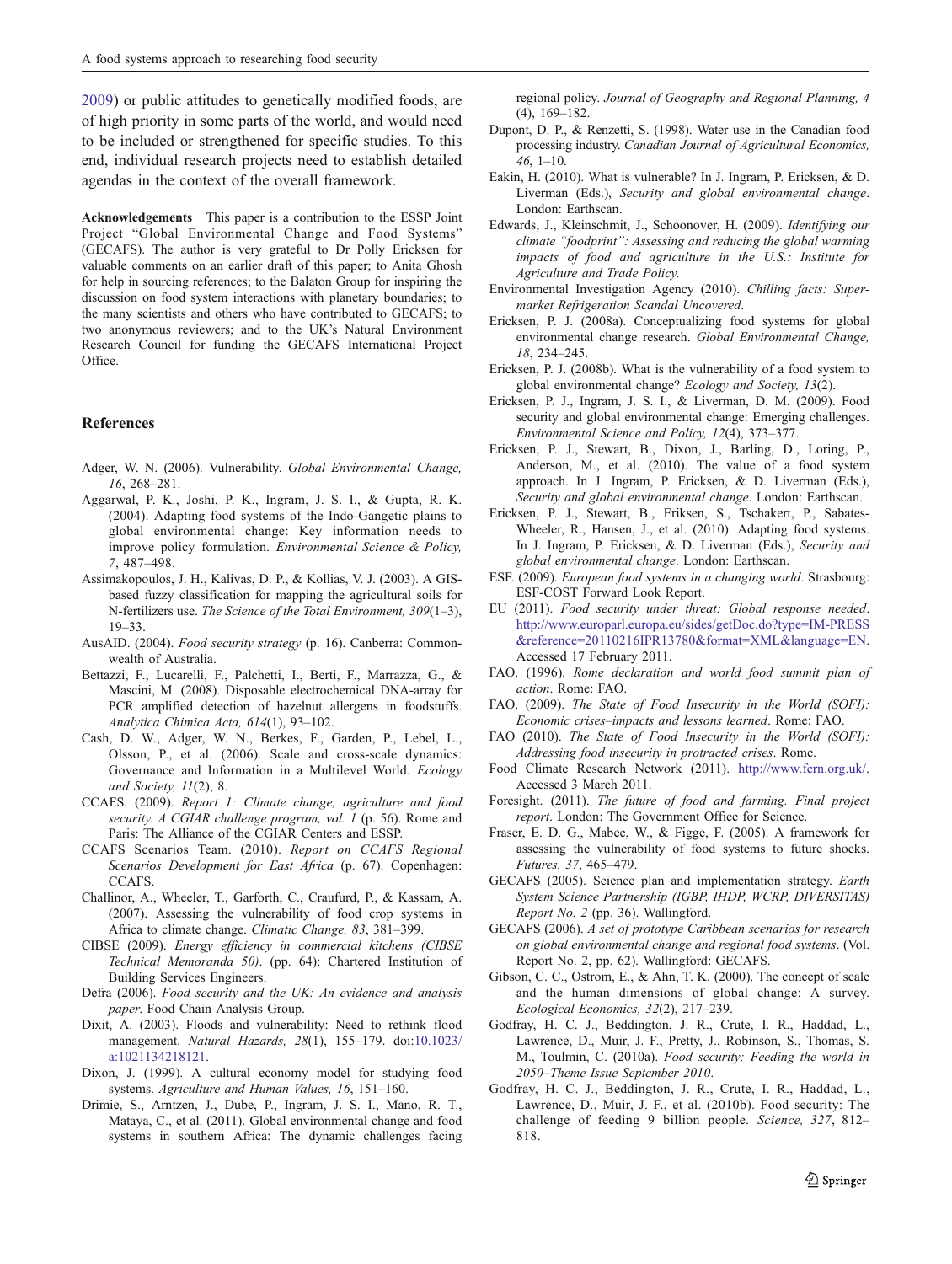- <span id="page-13-0"></span>Gregory, P. J., & Ingram, J. S. I. (2000). Global change and food and forest production: Future scientific challenges. Agriculture, Ecosystems & Environment, 82(1–3), 3–14.
- Gregory, P. J., Ingram, J. S. I., Goudriaan, J., Hunt, T., Landsberg, J., Linder, S., et al. (1999). Managed production systems. In B. H. Walker, W. L. Steffen, J. Canadell, & J. S. I. Ingram (Eds.), The terrestrial biosphere and global change: Implications for natural and managed ecosystems (pp. 229–270). Cambridge: Cambridge University Press.
- Ingram, J. S. I. (2009). Food system concepts. In R. Rabbinge & A. Linneman (Eds.), ESF/COST forward look on European food systems in a changing world. Strasbourg: European Science Foundation.
- Ingram, J. S. I., & Brklacich, M. (2002). Global Environmental Change and Food Systems (GECAFS). A new, interdisciplinary research project. Die Erde, 113, 427–435.
- Ingram, J. S. I., Ericksen, P., & Liverman, D. (Eds.). (2010). Food security and global environmental change. London: Earthscan.
- Ingram, J. S. I., Gregory, P. J., & Izac, A.-M. (2008). The role of agronomic research in climate change and food security policy. Agriculture, Ecosystems and Environment, 126, 4–12.
- Ingram, J. S. I., & Izac, A.-M. (2010). Undertaking research at the regional level. In J. Ingram, P. Ericksen, & D. Liverman (Eds.), Security and global environmental change. London: Earthscan.
- Ingram, J. S. I., Steffen, W. L., Canadell, J. (2007). Envisioning earth system science for societal needs: The development of Joint Projects and the Earth System Science Partnership (ESSP). GECAFS Working Paper 6 (pp. 10). Oxford: GECAFS.
- IPCC. (2007). In M. Parry, O. Canziani, J. Palutikof, P. van der Linden, & C. Hanson (Eds.), Climate change 2007: Impacts, adaptation and vulnerability. Contribution of working group II to the Fourth Assessment Report of the Intergovernmental Panel on Climate Change. Cambridge: Cambridge University Press.
- Jat, M. L., Chandna, P., Gupta, R., Sharma, S. K., & Gill, M. A. (2006). Laser land leveling: A precursor technology for resource conservation. Rice-wheat consortium technical bulletin series 7 (p. 48). New Delhi: Rice-Wheat Consortium for the Indo-Gangetic Plains.
- Kelepouris, T., Pramatari, K., & Doukidis, G. (2007). RFID-enabled traceability in the food supply chain. Industrial Management & Data Systems, 107(2), 183–200.
- Kroyer, G. T. (1995). Impact of food processing on the environment an overview. Lebensmittel-Wissenschaft und Technologie, 28(6), 547–552.
- Liverman, D., & Ingram, J. (2010). Why regions? In J. Ingram, P. Ericksen, & D. Liverman (Eds.), Security and global environmental change. London: Earthscan.
- Liverman, D., & Kapadia, K. (2010). Food systems and the global environment: An overview. In J. Ingram, P. Ericksen, & D. Liverman (Eds.), Security and global environmental change. London: Earthscan.
- Lobell, D. B., Burke, M. B., Tebaldi, C., Mastrandrea, M. D., Falcon, W. P., & Naylor, R. L. (2008). Prioritizing climate change adaptation needs for food security in 2030. Science, 319(5863), 607–610. doi:[10.1126/science.1152339](http://dx.doi.org/10.1126/science.1152339).
- Lobell, D. B., Schlenker, W., & Costa-Roberts, J. (2011). Climate trends and global crop production since 1980. Science, 1. doi[:10.1126/science.1204531.](http://dx.doi.org/10.1126/science.1204531)
- Lyutse, S. (2010). The one billion ton opportunity Cont'd–part IV: Diet and food waste. Switchboard: Natural resources defense council staff blog (vol. 2010): Natural Resources Defense Council.
- MA (2005a). Scenarios, volume 2. In S. R. Carpenter, P. L. Pingali, E. M. Bennett, M. B. Zurek (Eds.), The millennium ecosystem assessment. Ecosystems and human well-being: Island Press
- MA (2005b). Volume 1: Current state and trends. In Ecosystems and human well-being. Washington DC: Island Press
- Maxwell, S., & Slater, R. (2003). Food policy old and new. Development Policy Review, 21(5–6), 531–553.
- McMichael, P. (Ed.). (1994). The global restructuring of agro-food systems. New York: Cornell University Press.
- Misselhorn, A., Eakin, H., Devereux, S., Drimie, S., Msangi, S., Simelton, E., et al. (2010). Vulnerability to what? In J. Ingram, P. Ericksen, & D. Liverman (Eds.), Security and global environmental change. London: Earthscan.
- Pálsson, G., Avril, B., Crumley, C., Hackmann, H., Holm, P., Ingram, J., et al. (2011). Challenges of the anthropocene: Contributions from Social Sciences and Humanities for the Changing Human Condition. ESF/COST RESCUE–Task Force on "Science Questions". Strasbourg: ESF.
- Parfitt, J., Barthel, M., & Macnaughton, S. (2010). Food waste within food supply chains: Quantification and potential for change to 2050. Philosophical Transactions of the Royal Society B, 365, 3065–3081. doi[:10.1098/rstb.2010.0126.](http://dx.doi.org/10.1098/rstb.2010.0126)
- Parry, M. L., Rosenzweig, C., & Livermore, M. (2005). Climate change, global food supply and risk of hunger. Philosophical Transactions of the Royal Society Biological Sciences, 360 (1463), 2125–2138.
- Rockström, J., Steffen, W., Noone, K., Persson, A. F., Stuart Chapin, I., Lambin, E. F., et al. (2009). A safe operating space for humanity. Nature, 461, 472–475.
- Science (2010). Special issue 12 February 2010: Food Security.
- Shaw, D. J. (2007). World food security: A history since 1945. New York: Palgrave MacMillan.
- Sobal, J., Khan, L. K., & Bisogni, C. (1998). A conceptual model of the food and nutrition system. Social Science & Medicine, 47, 853–863. Spedding, A. (2007). RuSource briefing 500: Food Miles.
- 
- Spring, Ú. O. (2009). Food as a new human and livelihood security challenge. In H. G. Brauch, J. Grin, C. Mesjasz, P. Kameri-Mbote, N. C. Behera, B. Chourou, & H. Krummenacher (Eds.), Facing global environmental change (vol. 4, pp. 471–500, Hexagon Series on Human and Environmental Security and Peace): Springer Berlin Heidelberg.
- Stamoulis, K., & Zezza, A. (2003). A conceptual framework for national agricultural, rural development, and food security strategies and policies. ESA Working Paper Number 03–17. Rome: Food and Agriculture Organization.
- Termeer, C. J. A. M., Dewulf, A., & van Lieshout, M. (2010). Disentangling scale approaches in governance research: Comparing monocentric, multilevel, and adaptive governance. Ecology and Society, 15(4).
- Tovey, H. (1997). Food, environmentalism and rural sociology: On the organic farming movement in Ireland. Sociologia Ruralis, 37(1), 21–37. doi[:10.1111/1467-9523.00034](http://dx.doi.org/10.1111/1467-9523.00034).
- U.S. Government (2010). Feed the future guide. Feed the Future Initiative, United States Government.
- UNEP (2007). Global environment outlook 4: Environment for Development.
- Wisconsin WIC Program (2007). Food security in the Wisconsin WIC population. Wisconsin Department of Health and Family Services.
- Wood, S., Ericksen, P., Stewart, B., Thornton, P., & Anderson, M. (2010). Lessons learned from international assessments. In J. Ingram, P. Ericksen, & D. Liverman (Eds.), Security and global environmental change. London: Earthscan.
- World Bank (2011). Food Price Watch April 2011. Poverty Reduction and Equity Group, Poverty Reduction and Economic Management (PREM) Network.